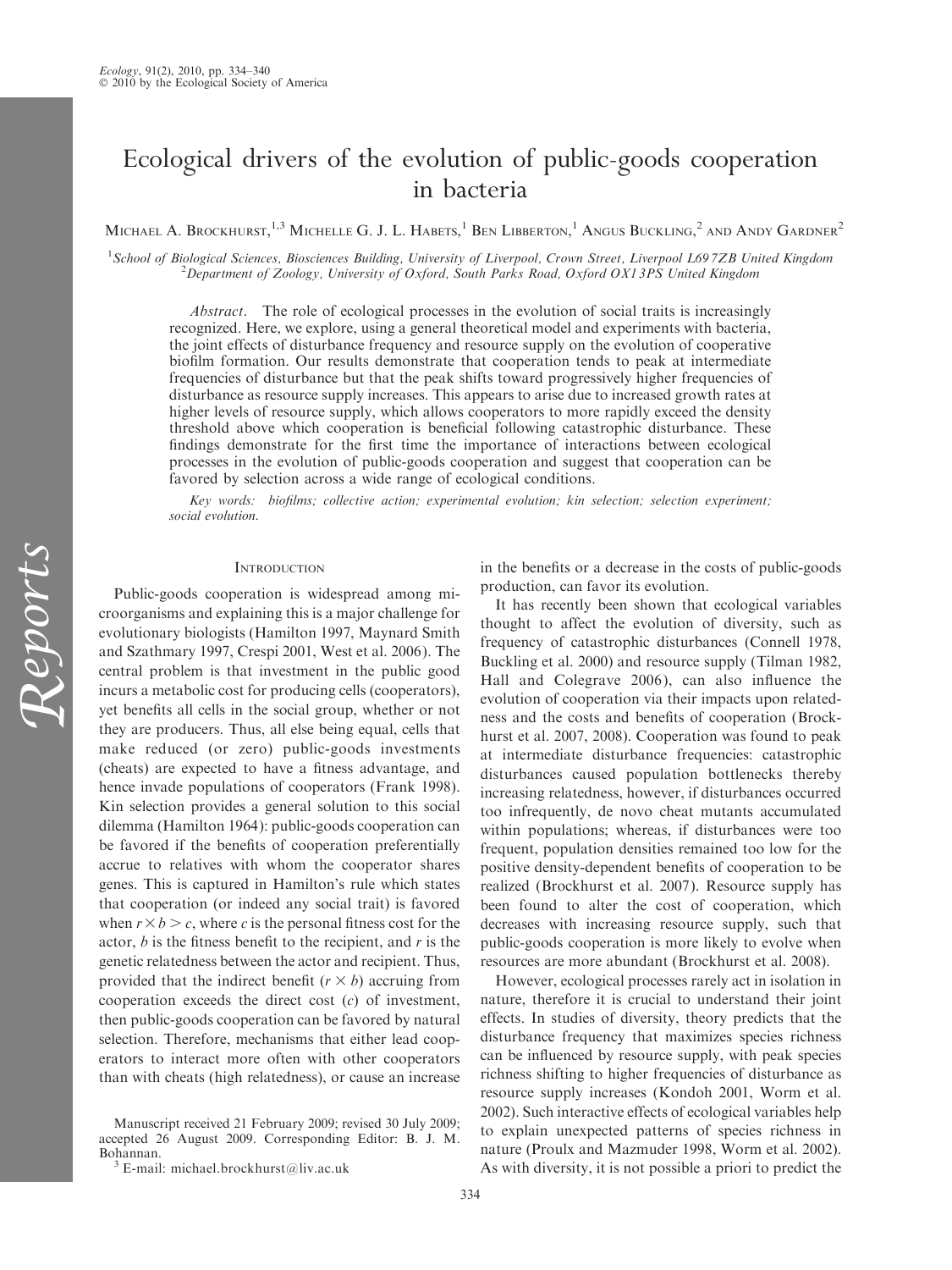joint effects of disturbance frequency and resource supply on the evolution of public-goods cooperation from their independent effects in isolation.

In this paper, we develop a general theoretical model of the joint effects of disturbance frequency and resource supply on the evolution of public-goods cooperation. We then test our predictions empirically using biofilmforming genotypes of the bacterium *Pseudomonas* fluorescens. The P. fluorescens "wrinkly-spreader" (WS) morph forms a biofilm at the air–broth interface in heterogeneous microcosms (static glass vials containing growth medium; see Plate 1) through constitutive overproduction of cellulosic polymer (Rainey and Travisano 1998, Spiers and Rainey 2005). While overproduction of cellulosic polymer is individually costly (as demonstrated by the reduced exponential growth rate of WS relative to wild-type [Rainey and Rainey 2003, MacLean et al. 2004]), its production provides a group benefit to WS because colonization of the air–broth interface niche allows improved access to oxygen, a limiting resource (Rainey and Rainey 2003). Clonal WS biofilms have been found to be susceptible to rapid invasion by non-cellulose producing ''smooth'' (SM) genotypes that arise by mutation from WS over the course of several days (Rainey and Rainey 2003, Brockhurst et al. 2006). In this context, SM are cheats, gaining the benefit of inhabiting the air–broth interface while making no contribution to the integrity of the biofilm, which is significantly weaker in the presence of cheating SM genotypes (Rainey and Rainey 2003). The evolutionary emergence of WS cooperation is closely linked to resource supply, such that the proportion of de novo WS mutants observed in populations increases linearly with the nutrient concentration of growth medium (Travisano and Rainey 2000).

### THEORETICAL MODEL AND ANALYSIS

Here, we develop a mathematical model of publicgoods cooperation that incorporates the effects of catastrophic disturbance and resource supply. We are interested in providing an illustrative model that captures the essential features of the problem in a simple way, as this most readily permits clear and robust qualitative predictions that can be readily tested. In particular, we extend the basic model of Brockhurst et al. (2007), which examined the evolution of publicgoods cooperation for a range of disturbance rates, to allow for variation in resource supply. For concreteness, our model is phrased in terms of microbial cooperation, but it is intended to have wider application. We assume a structured population of microbial cells in which each social group is founded by a single cell (or a small number of clonal cells), which then grows through clonal reproduction. We consider two kinds of cells: cooperators that produce public goods, and cheats that do not (see Plate 1). Both cell types have a baseline growth rate a (a monotonically increasing function of resource supply; setting  $a = 1$  recovers exactly the model of Brockhurst et al. 2007), but cooperators suffer a growth cost  $c$  due to public-goods contributions. If the absolute number of cooperators in a social group exceeds a threshold  $\tau$  (defined as a multiple of initial group size), then all cells in the group enjoy a growth benefit b. We consider that loss-of-function mutations convert cooperators to cheats at a rate of  $\mu$  per cell per standard time unit, and we assume that there is negligible mutation in the reverse direction. Finally, at time  $T$  the population is disturbed by a catastrophic event that destroys most cells and leaves a small number of survivors to found the next generation of social groups.

With these assumptions, we can write the growth rates of cooperators within a focal social group as

$$
\frac{dx}{dt} = \begin{cases}\n(a-c - \mu)x_t & \text{if } x_t \le \tau \\
(a + b - c - \mu)x_t & \text{if } x_t > \tau\n\end{cases}
$$
\n(1)

and the growth rate of cheats within the social group is given by

$$
\frac{dx}{dt} = \begin{cases} ay_t + \mu x_t & \text{if } x_t \le \tau \\ (a+b)y_t + \mu x_t & \text{if } x_t > \tau \end{cases}
$$
 (2)

where  $x_t$  and  $y_t$  are the numbers of cooperators and cheats in the social group at time  $t$ , expressed as a multiple of initial group size (i.e.,  $x_0 + y_0 = 1$ ; Brockhurst et al. 2007).

We consider first a social group that is founded by a cooperator cell (or several cooperator cells). Here, the cooperators grow exponentially at per capita rate  $a - c \mu$  until reaching the threshold  $x_t = \tau$ ; if this occurs at all, it happens at time  $t^* = \ln(\tau)/(a - c - \mu)$ . If catastrophe strikes before the threshold is crossed ( $T < t^*$ ) then there is never any benefit for cooperation, and hence the proportion of cooperators is expected to decline to zero over successive growth periods (Brockhurst et al. 2007). Assuming that catastrophe strikes after the threshold is crossed  $(T > t^*)$ , there is scope for cooperation to be favored. Here, the cooperators grow at per capita rate a  $b - c - \mu$ , and hence at the moment of catastrophe the number of cooperators in the social group is  $x_T^C = \tau$  $exp([a + b - c - \mu][T - t^*])$  (the superscript C denotes a cooperator group). The cooperator-founded group generates a local population of cheats, which grows at total rate  $a y_t + \mu x_t$  until time  $t^*$ , and hence reaches size  $\mu \tau(\tau^{(c+\mu)/(a-c-\mu)} - 1)/(c + \mu)$  at this time. After the threshold is crossed at time  $t^*$ , the cheats grow at total rate  $(a+b)y_t + \mu x_t$  and hence the number of cheats at the time of disturbance is

$$
y_T^C = \left(\exp[(a+b-c-\mu)T]\right)
$$
  
 
$$
\times \left[\exp([c+\mu]T) - 1\right]\mu\tau^{-b/(a-c-\mu)}\right)/(c+\mu).
$$

We now consider a social group founded by a cheating cell (or a small number of cheats). The number of cheats in the group grows exponentially at a per capita rate *a*, hence there are  $y_T^D = \exp(a \times T)$  cheats in the group at the moment of catastrophe (superscript D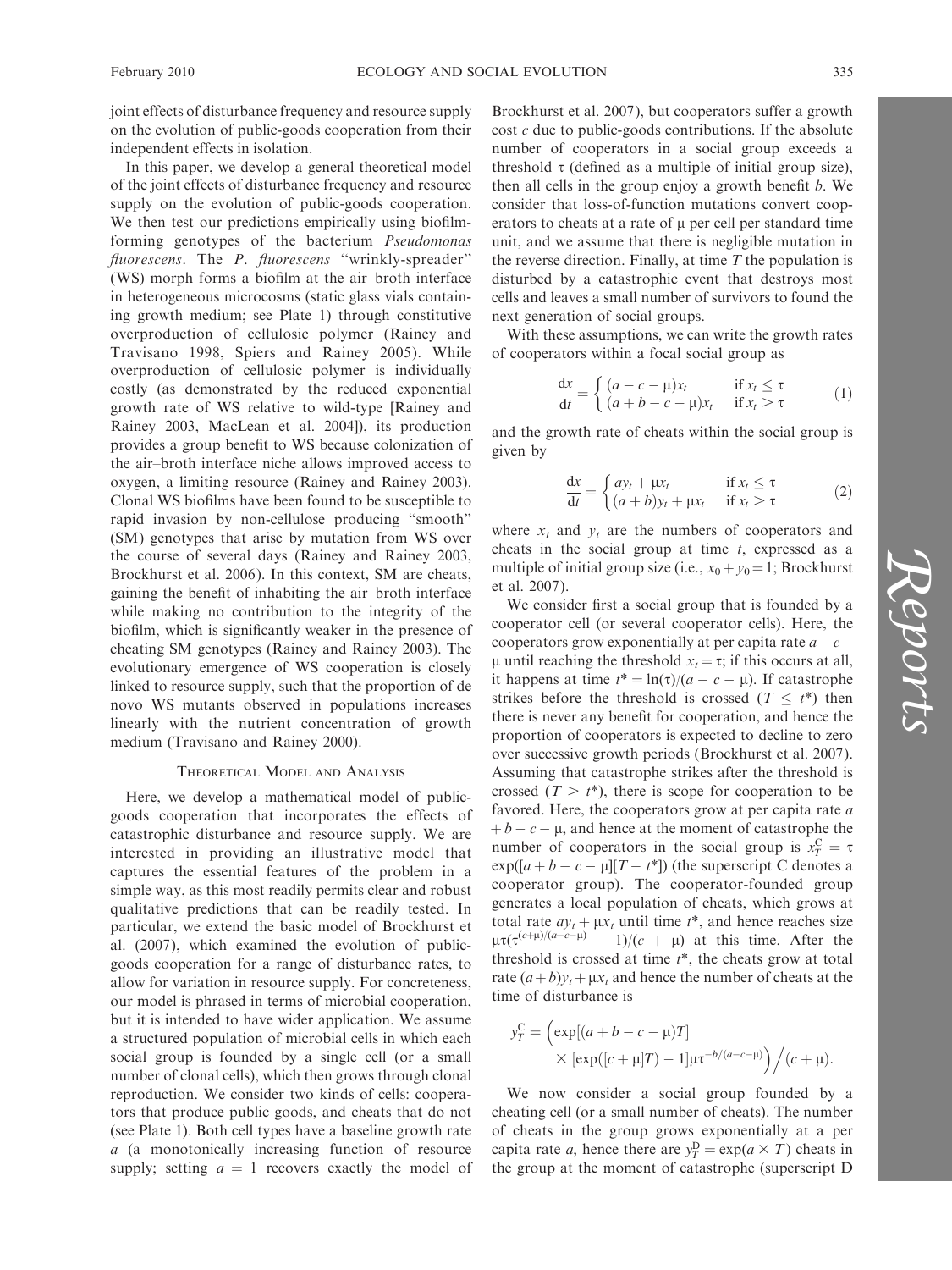

PLATE 1. (Left) A close-up of a wrinkly-spreader (cooperator) colony on an agar plate; (top right) wrinkly-spreader (cooperator) and smooth (cheat) colonies on an agar plate; (bottom right) a microcosm with a wrinkly-spreader biofilm growing at the air–broth interface. Photo credits: Andrew Spiers.

denotes a group founded by a cheat, or defector). Since no cooperators ever arise in this group, the number of cooperators at the moment of catastrophe is  $x_T^D = 0$ .

If the overall frequency of cooperators in the population at the beginning of the growth period is  $p$ , then the proportion of cooperator groups is  $p$  and the proportion of cheat groups is  $1 - p$ . The total proportion of cooperator cells at the moment of catastrophe after growth has occurred is then  $p' = px_T^C/(p[x_T^C + y_T^C] +$  $[1 - p]y_T^D$  and, because the catastrophic culling is random with respect to cooperation status, this is also the frequency of cooperators at the beginning of the next growth period. Hence, after successive rounds of growth and catastrophe, the equilibrium frequency of cooperators mediated by selection and mutation is given by solving  $p = p' = p^*$ , i.e.,

$$
p* = \left[ (c + \mu) \left( e^{aT} - e^{(a+b-c-\mu)(T-\ln[\tau][a-c-\mu])} \right) \tau \right]
$$
  
 
$$
\div \left[ (c + \mu) \left( e^{aT} - e^{(a+b-c-\mu)(T-\ln[\tau][a-c-\mu])} \right) \tau \right]
$$
  
 
$$
- \left( e^{(a+b)T} - e^{(a+b-c-\mu)T} \right) \mu \tau^{-b/(a-c-\mu)}.
$$
 (3)

We have already seen that cooperation is disfavored at all frequencies when  $T < t^*$ . Noting also that the right hand side of Eq. 3 tends to zero as  $T \rightarrow \infty$ , we recover the basic result of Brockhurst et al. (2007) that cooperation is disfavored at the extremes of low and high disturbance, and is most favored at intermediate disturbance frequencies. Further, the derivative of  $p^*$  with respect to a is always positive, consistent with the finding by Brockhurst et al. (2008) that an increased resource supply, and hence a greater baseline growth rate, acts to increase the selective advantage of cooperation. Numerical analysis reveals an interaction between disturbance frequency and resource supply, such that the disturbance frequency that corresponds to the highest equilibrium frequency of cooperators is an increasing function of resource supply; in other words, when resources are abundant, increasing disturbance is predicted to lead to increased cooperation over most of the range of disturbance frequencies. The separate disturbance, resource supply and disturbance  $\times$ resource supply effects are illustrated by the numerical example in Fig. 1a.

# EXPERIMENTAL MATERIALS AND METHODS

Disturbance frequency by resource supply factorial selection experiment.—Four independent WS genotypes were isolated as previously described (Brockhurst et al. 2007). Experimental populations were initiated with  $1 \times$ 10<sup>6</sup> cells of one of the isolated WS genotypes grown for 18 h at 28°C under shaken conditions in a KB microcosm (30-mL glass universal containing 6 mL of King's B nutrient media containing 10 g/L glycerol, 20  $g/L$  proteose peptone, 1.5  $g/L$  K<sub>2</sub>HPO<sub>4</sub>, and 1.5  $g/L$ MgSO4). Experimental populations were then propagated under one of the following disturbance regimes. After thorough homogenization,  $6 \mu L$  of culture was transferred to a fresh microcosm every 1, 2, 4, 8 days, or not at all during a 16-day period at each of the following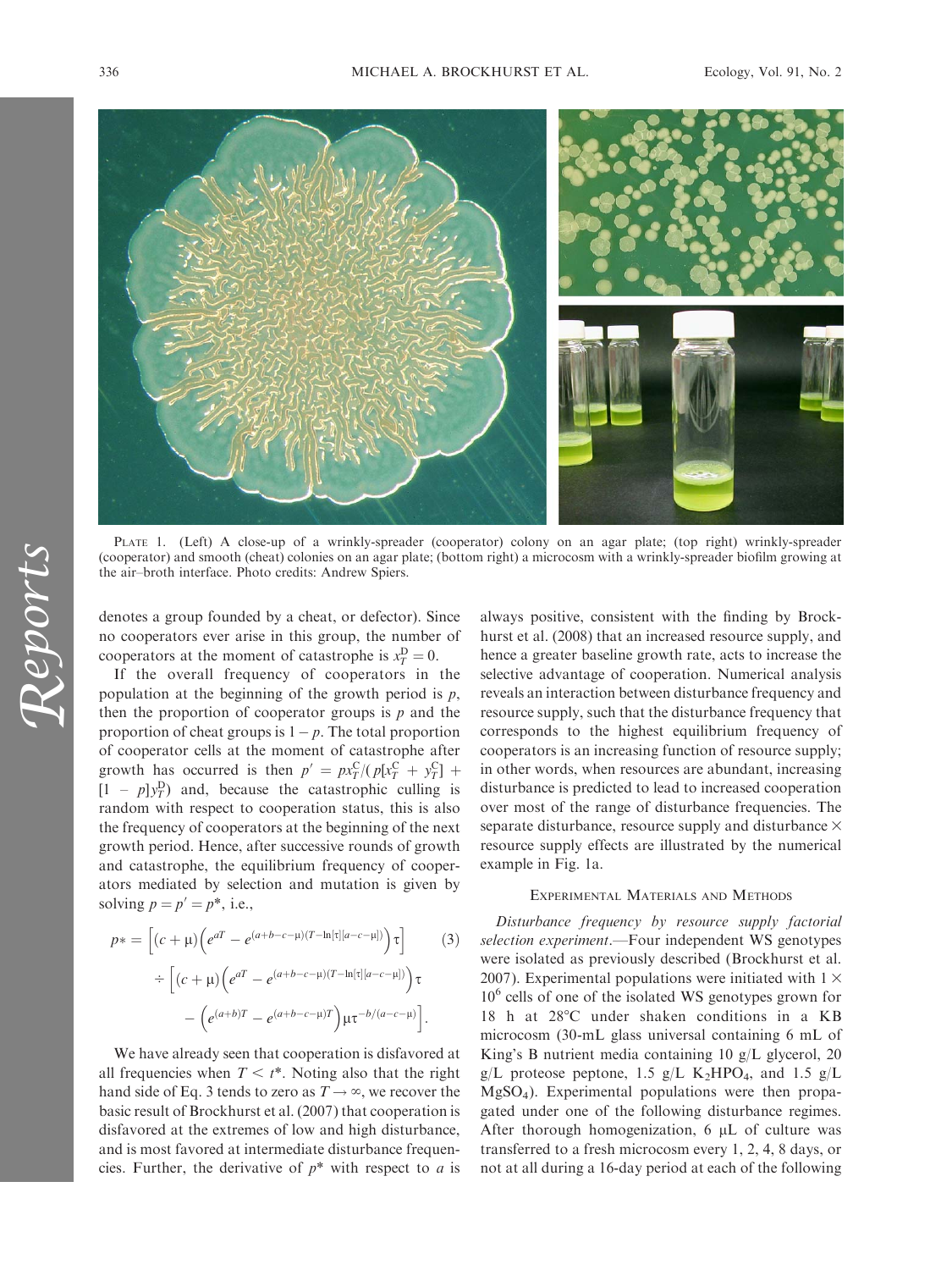resource supply regimes:  $0.125 \times$ ,  $0.25 \times$ ,  $0.5 \times$ ,  $1 \times$ , and  $2 \times$ standard KB, generated by serial dilution of KB medium into M-9 salt solution. After 16 days, populations were homogenized and plated onto KB agar and the frequencies of WS and SM colonies counted.

Testing the density threshold assumption.—Our model assumes that the benefits of cooperation are positive density dependent and can only be realized once the cooperator population overcomes a density threshold. To explicitly test this we compared short-term growth rates of WS in static and shaken KB microcosms at high  $({\sim}1 \times 10^6$  cells per microcosm) and low  $({\sim}1 \times 10^5$  cells per microcosm) starting densities. Six populations were founded with  $1 \times 10^6$  WS cells and six populations were founded with  $1 \times 10^5$  WS cells that had been previously grown for 18 h at  $28^{\circ}$ C under shaken conditions in a KB microcosm. Half of the microcosms at each starting density were incubated statically while the other half were shaken for 8 hours at 28°C. Starting (i.e., 0 hours) and final (i.e., 8 hours) population densities were estimated by plating dilutions onto KB agar. Malthusian parameters  $(m)$  were calculated as  $m = \ln(\text{final})$ density/starting density).

Growth in depleted medium.—Because a previous study identified that cell death occurred at low disturbance at intermediate resource supply (Brockhurst et al. 2007), we compared growth of WS and SM genotypes in depleted media to assess whether this contributed to patterns observed in this study. Depleted medium was prepared by statically incubating each of the four WS in replicate KB microcosms for 12 days, after which time populations were thoroughly vortexed and the media filter-sterilized using  $0.2$ - $\mu$ m filter syringes. Two milliliters of depleted medium each was pipetted into eight sterile 30-mL glass universals. Four populations were initiated with  $1 \times 10^7$  cells of one of the four WS genotypes and four populations were initiated with  $1 \times 10^7$  cells of the ancestral SM grown for 18 h under shaken conditions. Prior to incubation, each population was plated onto agar to estimate starting cell density. After 24 hours of static incubation at  $28^{\circ}$ C, populations were plated onto agar to estimate final cell densities. Malthusian parameters (m) were calculated as  $m = \ln(\text{final density}/\text{starting density}).$ 

# **RESULTS**

Disturbance frequency and resource supply had significant interactive effects on the evolutionary maintenance of cooperation (Fig. 1b, Table 1). The predicted hump-shaped relationship between disturbance frequency and cooperation was maintained across much of the resource supply gradient (Table 1; quadratic effect of disturbance frequency,  $P < 0.001$ ), however, this relationship was most evident at intermediate and high levels of resource supply  $(0.5 \times$  to 2 $\times$  standard concentration) and was weakened at low levels of resource supply  $(0.125 \times$  and  $0.25 \times$  standard concentration; Fig. 1b, Table 1; quadratic disturbance frequency  $\times$  linear



F<sub>IG</sub>. 1. Interactive effects of resource supply and disturbance frequency. (a) Theoretical predictions: the equilibrium level of cooperation  $(p^*)$  is a dome-shaped function of disturbance interval  $(T)$  and increases with greater resource supply (reflected by a greater baseline growth rate,  $a$ ). Peak cooperation levels occur at a disturbance frequency  $(1/T)$  that is increasing with greater resource supply (higher a), i.e., over a greater range of disturbance frequencies there is a positive correlation between disturbance frequency and cooperation. Colored lines represent values of a: 0.2 (red), 0.5 (yellow), 1 (green), 2 (light blue), 5 (dark blue), and 10 (black). Other parameters were set at  $b = 0.1$ ,  $c = 0.05$ ,  $\tau = 10$ , and  $\mu = 0.01$ . (b) Experimental results: cooperation. Dots represent proportions of Pseudomonas fluorescens ''wrinkly-spreader'' morph (WS; mean  $\pm$  SE) at 0.125 $\times$  (red), 0.25 $\times$  (yellow), 0.5 $\times$  (green), 1 $\times$ (light blue), and  $2 \times$  (dark blue) standard resource concentrations. Colored asterisks denote the highest mean cooperator proportion at each resource supply. (c) Experimental results: population density. Dots represent  $log_{10}$  population densities (mean  $\pm$  SE) (colors are as in panel b).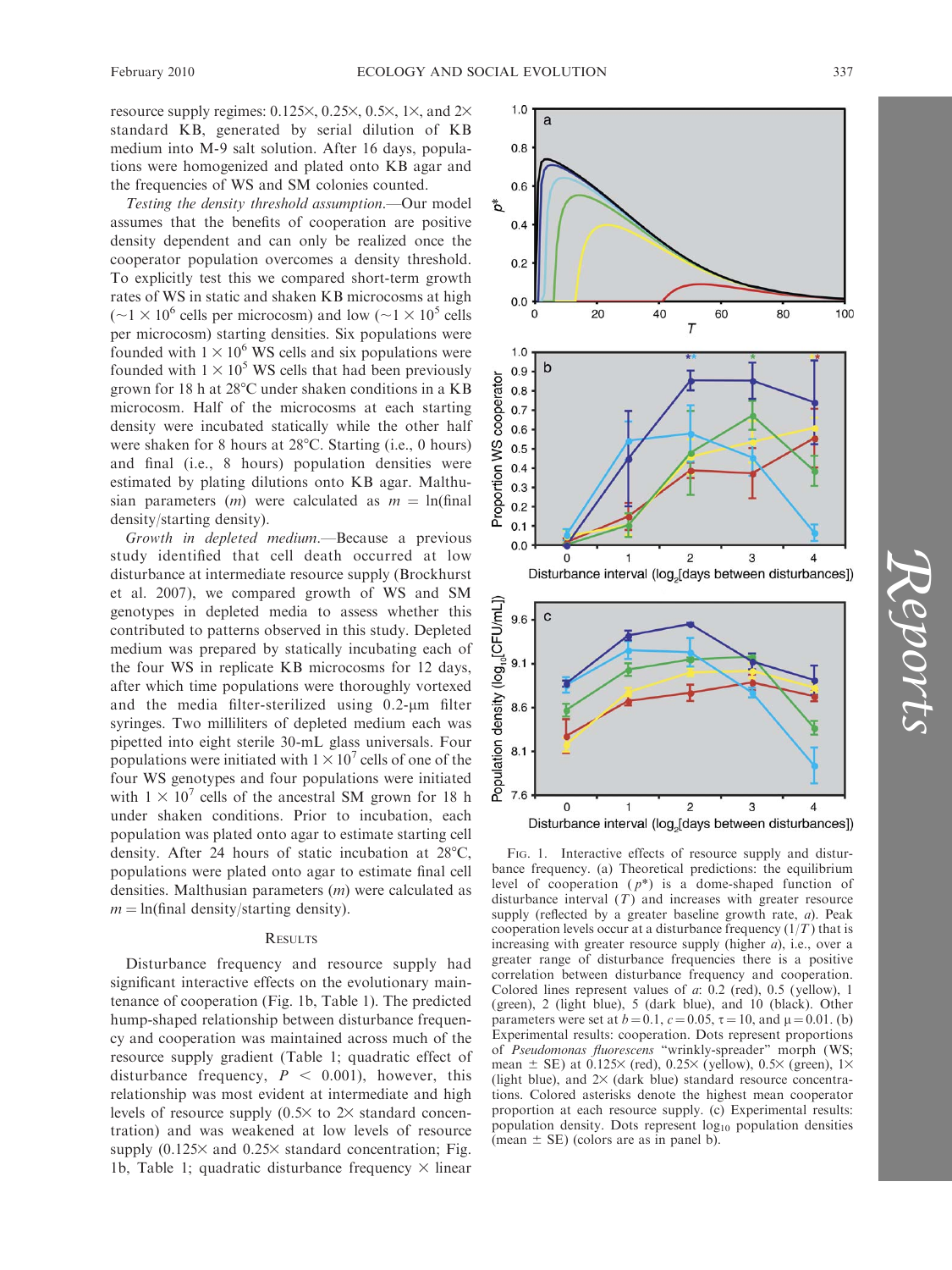TABLE 1. General linear model of arcsine-square-root-transformed proportion of Pseudomonas fluorescens ''wrinklyspreader<sup>"</sup> (WS) morph, fitting founding genotype  $(G)$  as a random factor and  $log_2$ (disturbance frequency) (D) and  $log_2$ (resource supply) (R) as covariates, using sequential sums of squares for tests.

| Factor                         | df | MS   | F      | P       |
|--------------------------------|----|------|--------|---------|
| G                              | 3  | 0.09 | 2.61   | 0.056   |
| D                              |    | 4.27 | 122.44 | < 0.001 |
| R                              |    | 0.47 | 13.33  | < 0.001 |
| $D \times D$                   |    | 2.18 | 62.45  | < 0.001 |
| $R \times R$                   |    | 0.19 | 5.51   | 0.021   |
| $D \times R$                   |    | 0.01 | 0.26   | 0.609   |
| $R \times D \times D$          |    | 0.53 | 15.16  | < 0.001 |
| $D \times R \times R$          |    | 0.18 | 5.19   | 0.025   |
| $D \times D \times R \times R$ |    | 0.00 | 0.02   | 0.884   |
| Error                          | 88 | 0.03 |        |         |

resource supply interaction,  $P < 0.001$ ). In accordance with our theoretical model, peak levels of cooperation, determined as the highest mean cooperator proportion, were observed at progressively higher frequencies of disturbance as resource supply increased (Fig. 1b; Pearson's correlation of disturbance frequency supporting highest mean cooperator proportion and resource supply;  $r = 0.938$ ,  $P = 0.02$ ).

Our model assumes the existence of a density threshold below which the benefits of cooperation cannot be realized. We explicitly tested this by comparing short-term growth rates of WS at high and low starting densities in static and shaken microcosms. In line with the benefits of cooperation being positive density dependent, we observed higher growth rates of WS when grown from high compared to low starting density in static microcosms but not in shaken microcosms where biofilm formation was prevented (Fig. 2; two-way ANOVA, starting density  $\times$  microcosm type interaction,  $F_{1,8} = 10.166$ ,  $P = 0.01$ ). Also consistent with the existence of a threshold density, in our evolved lines, cooperation was always disfavored under very high frequency disturbance (Fig. 1b) and the proportion of cooperators was positively correlated with population density (Figs. 1b, c; Pearson's correlation of means;  $r =$ 0.647,  $P < 0.001$ ). This suggests that higher growth rates due to increased resource supply allowed sufficient densities to be reached at shorter disturbance intervals. The cost of cooperation was also expected to decrease with increasing resource supply (Brockhurst et al. 2008), and in support of this, the frequency of cooperation generally increased with increasing resource supply (Fig. 1b, Table 1; linear effect of resource supply,  $P < 0.001$ ).

At intermediate levels of resource supply, most notably,  $1\times$  standard concentration, we observed sharp declines in density at low frequency disturbance (Fig. 1c). Such density declines were associated with low cooperator frequency causing an unexpected U-shaped relationship between resource supply and proportion of cooperators under 16-day disturbance intervals (Fig. 1b, Table 1; quadratic effect of resource supply,  $P = 0.021$ , quadratic resource supply by linear disturbance frequency interaction  $P = 0.025$ . This suggested that WS suffered higher rates of cell death compared to SM. This possibly represented a further pleiotropic cost of the WS cooperative phenotype beyond the obvious metabolic demands of cooperation considered in our theoretical model. We tested whether cooperators and cheats had different susceptibilities to low disturbance conditions by culturing WS and SM separately in 12-day-old used KB media that had been filter sterilized. While SM had a positive growth rate in this depleted media, WS cells died and declined in density over 24 hours (SM Malthusian parameter =  $1.03 \pm 0.24$  [mean  $\pm$  SE]; WS Malthusian parameter =  $-0.50 \pm 0.22$ ; two-sample t test,  $t = 4.71$ , df = 6, P = 0.003). This suggests that greater turnover of SM relative to WS in stationary phase under low disturbance conditions likely contributed to the invasion of cheats at intermediate resource-supply levels.

### **DISCUSSION**

It is increasingly recognized that variation in ecological parameters are likely to have significant effects on the evolution of social traits. Our results suggest that disturbance frequency and resource supply have strong interactive effects on the evolution of cooperation that cannot be extrapolated from their independent effects in isolation. Cooperation increases with increasing resource supply, and tends to peak at intermediate frequencies of disturbance, but crucially, cooperation is favored at progressively higher frequencies of disturbance as resource supply is increased. At very low levels of resource supply we observed a positive relationship between cooperation and disturbance frequency, however, it seems likely that this represented just one side of a unimodal relationship, and that at even lower frequencies of disturbance, cooperation would



FIG. 2. Effects of starting density on short-term growth rates of WS in static and shaken microcosms. Dots represent mean Malthusian parameters of WS (mean  $\pm$  SE) after 8 hours of growth from high  $(1 \times 10^6$  WS cells per microcosm) and low  $(1 \times 10^5$  WS cells per microcosm) starting densities in shaken (open symbols) and static (filled symbols) microcosms. Malthusian parameters  $(m)$  were calculated as  $m = \ln(\text{final})$ density/starting density).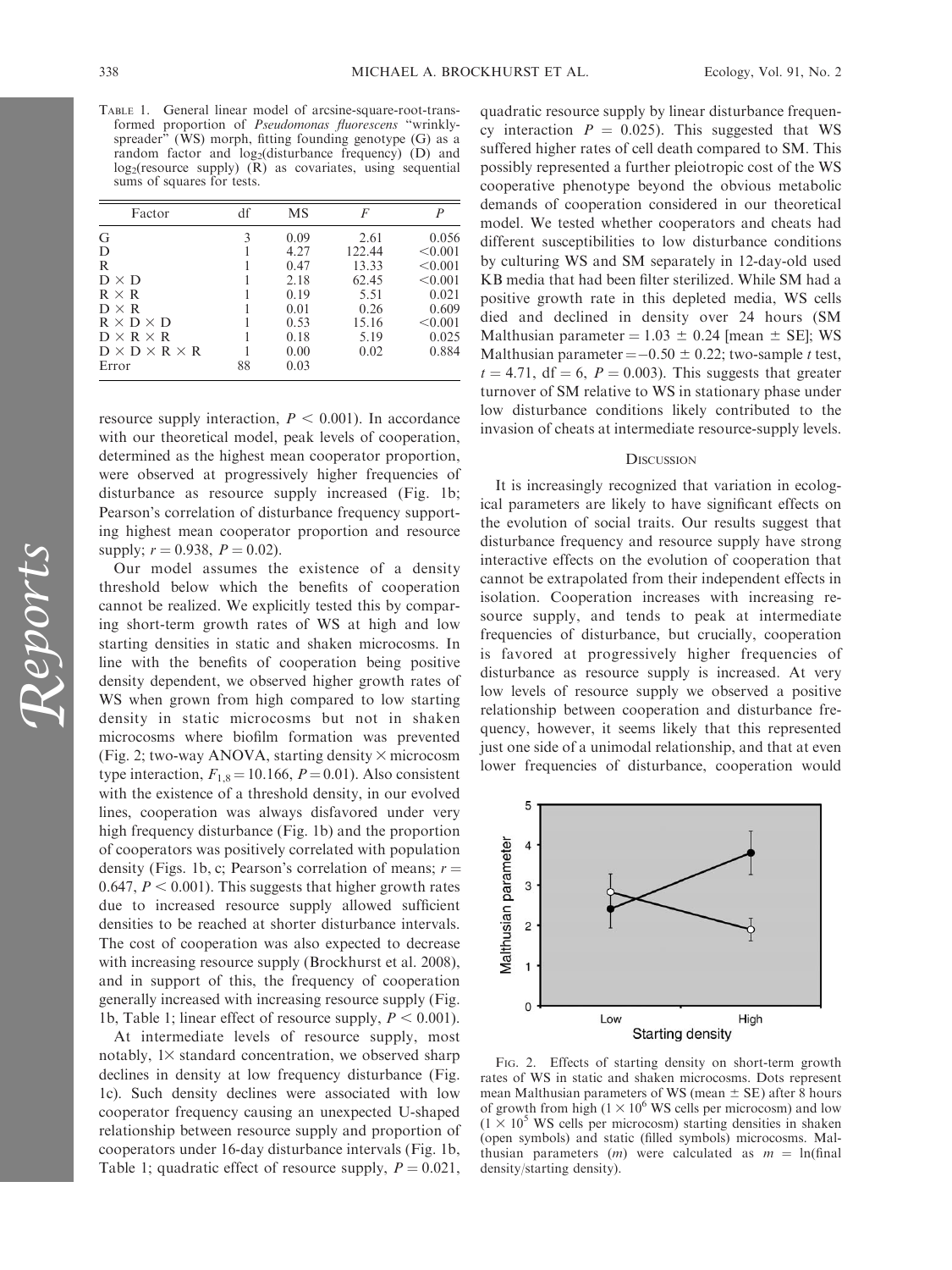have declined as predicted by our theoretical model. Why should cooperation peak at progressively higher frequencies of disturbance with increasing resource supply? Our theoretical model suggests that this pattern is due to increases in growth rate with increasing resource supply, such that less time is required between catastrophic disturbance events for cooperators to exceed the minimum density threshold for successful cooperation. Our findings may therefore be limited to systems where there exists a positive relationship between growth rate and resource supply, unlike, for example, chemostats.

Consistent with the existence of a minimum density threshold for successful cooperation, cooperation was always disfavored at very high frequency disturbance, and a positive correlation was observed between population density and cooperation. We also observed positive density dependent short-term growth rates of WS when grown in static microcosms, but not in shaken microcosms where biofilm cooperation was prevented. Such positive density dependent benefits of cooperation have been observed in a range of other microbial publicgoods traits, including other bacterial biofilms (Cui et al. 2001, Li et al. 2001), and  $Myxococcus$  xanthus fruiting bodies (Kadam and Velicer 2006). However, in certain cases, the fitness benefits of public-goods cooperation may not be subject to a positively density dependent threshold. A possible example is invertase secretion in yeast, which breaks down sucrose into glucose and fructose. Here, public-goods production can be favored at low density because it yields a direct fitness benefit to producers (Greig and Travisano 2004), provided there is relatively limited diffusion of the public-good away into the environment (notably this experiment was carried out on agar plates rather than in liquid media). In such cases, it is possible that cooperator fitness would be highest under very high frequencies of disturbance where direct benefits can be accrued and high relatedness maintained. However, it is likely that the cost of public-good production will decrease with increasing resource supply; thus the positive relationship between resource supply and cooperation is still expected (Brockhurst et al. 2008).

Because our theoretical model is intended to be relatively general, it inevitably ignores certain specific details of our experimental system. Most notably, at intermediate levels of resource supply, we observed high death rates of WS cells compared to SM cells under low disturbance conditions. Toxic by-products of metabolism are likely to accumulate in low disturbance environments, however, it is unclear, given that the WS phenotype is typically caused by a single mutation (Bantinaki et al. 2007), how these toxins differentially cause cell death in WS and SM. Perhaps more likely, is that both WS and SM are subject to a certain level of toxin mediated cell death under low disturbance, but that SM are better able to scavenge and metabolize available nutrients and maintain some population turnover. This is consistent with a known pleiotropic effect of the WS phenotype, namely, reduced breadth of catabolic functions, which are fully restored upon reversion to SM (MacLean et al. 2004). That the theoretical model recovers the basic qualitative results of the experimental study, despite neglecting such details, suggests that the described effects of disturbance frequency, resource supply, and their interaction, are robust and not system specific.

It is interesting to compare our results with those of studies of species diversity, where the joint effects of disturbance frequency and resource supply have been considered extensively. Of particular note is that both theoretical models (Kondoh 2001, Worm et al. 2002) and empirical data (Worm et al. 2002) predict that peak species richness should occur at progressively higher frequencies of disturbance as resource supply increases, which is similar to the pattern observed here for cooperation. These species diversity models assume a trade-off between colonization ability and competitiveness, such that good colonizers are favored under high disturbance frequencies and good competitors are favored under low disturbance frequencies. Increasing resource supply increases the colonization rate of poor colonizers (or good competitors) allowing these species to better persist within the community at higher frequencies of disturbance. In our study, cooperators and cheats cannot be considered directly equivalent to either good colonizers or good competitors, for example cheats are favored at both high and low disturbance. Nevertheless, in line with the species diversity models we find that increased resource supply effectively boosts the colonization ability of cooperators by increasing the rate at which the threshold density for successful cooperation is attained following catastrophic disturbance. It is important to note however, that our findings apply only to catastrophic disturbances causing random mass mortality, rather than disturbances causing selective mortality (Connell 1978).

An important implication of our results is that for a wide range of disturbance frequencies and levels of resource supply, public-goods cooperation can be favored by natural selection. Both ecological parameters are known to vary widely in nature. Therefore, across a heterogeneous landscape, our findings suggest that at any given time there are likely to exist spatial refuges in which cooperation can be maintained. These refuges may provide foci from which cooperation can subsequently spread to other regions of the landscape. We suggest that considering the evolution of social traits at a landscape-scale is a crucial next step in understanding their widespread maintenance in natural populations, and presents novel challenges to be explored in future studies.

#### ACKNOWLEDGMENTS

We are grateful for the constructive comments of two reviewers, which improved the manuscript. This work was funded by The Leverhulme Trust (UK) and the Royal Society of London.